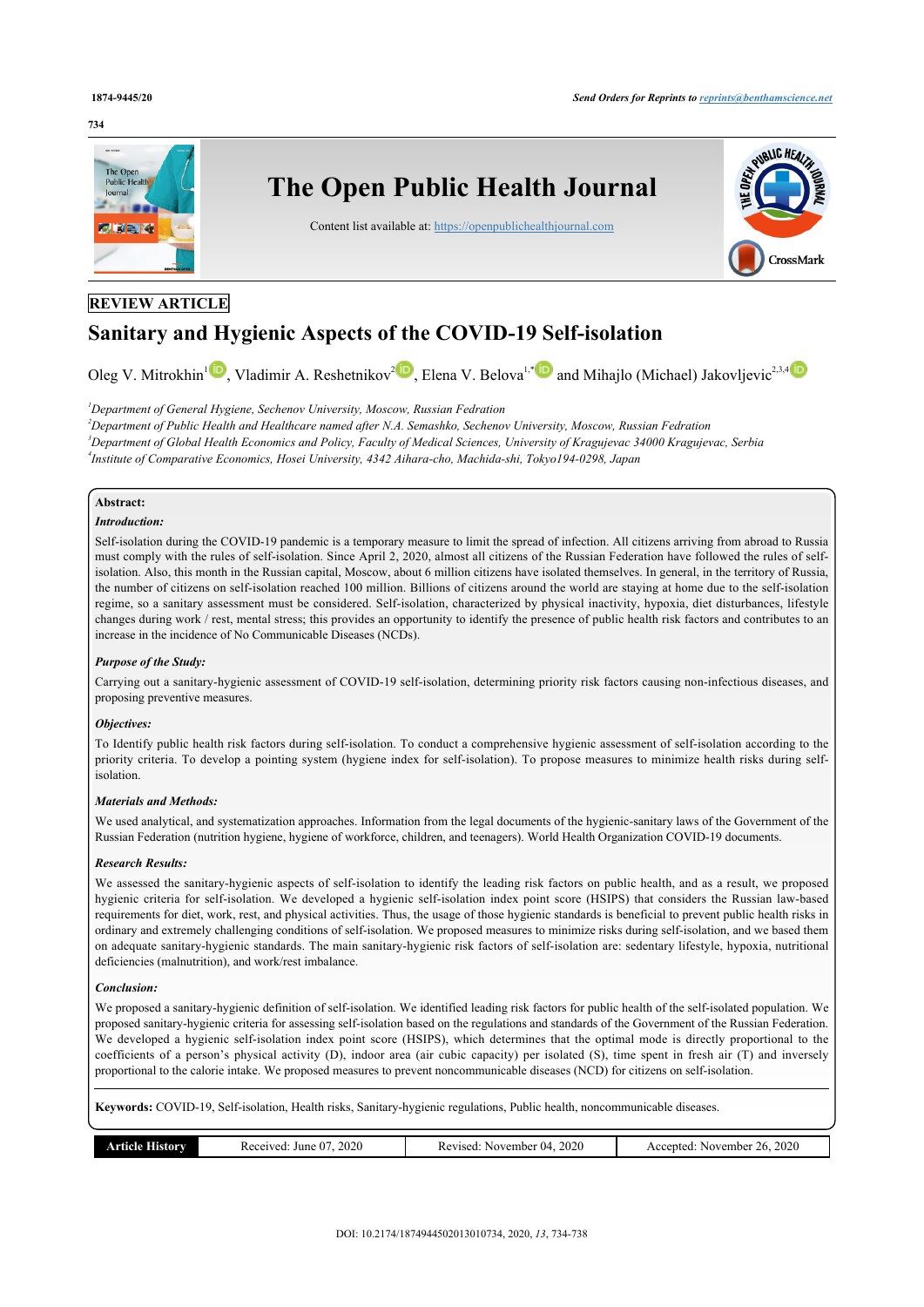### **1. INTRODUCTION**

Self-isolation is an effective forced measure that has many aspects: administrative, sanitary, epidemiological, and preventive. It aims to create a mechanism of transmission of infectious agents and to minimize contacts in the population in order to prevent the spread of the new COVID-19 infection.

From a hygienic point of view, self-isolation means forced long-term (more than a month) staying of a person in a limited space and entirely avoiding contact with others, and a decrease in physical activities.

There are three main types of self-isolation:

1. Scientific experimental;

2. In-home isolation for healthy people and patients with disease in mild forms;

3. Self-isolation for medical workers.

Scientific experimental self-isolation in space flights began in the late 60s at the Institute of Biomedical Problems of the Russian Academy of Sciences [1].

In-depth studies assessed nutritional status, nutrition preferences, or changes that occur if using the same diet for a long time in isolation conditions.

Studies showed that self-isolation leads to the occurrence of critical psychological problems [2].

Launching programs like IRIUS-19 International Isolation Experiment in 2020 might show significant results in the future; a program for a period of up to five years that aims to study the crew activities in an artificial environment that optimizes health standards, align the necessary food resources and the necessary preventive measures [3]. Such scientific experiments are volunteer-based, and the participants are under constant medical supervision [4].

Self-isolation as in 2020 has no similarities in the history of humankind, especially when it comes to the population size. Since April 2020, only in Moscow, Russia, about 6 million citizens were self-isolated [5]. Generally, in the territory of the Russian Federation, the number of citizens on self-isolation reached up to 100 million people. According to the AFP database, more than 3,38 billion citizens all over the world stay self-isolated to prevent COVID-19. That means about 43% of the total population of the world (7,79 billion people, according to United Nations statistics in 2020) [6].

The Self-isolation regime affects a significant number of people of different sex and age, including those with various chronic diseases. Many factors can affect self-isolation negatively: high nervous tension and the duration of staying home for several months.

Several risk factors proved the importance of sanitaryhygienic assessment and the need for developing measures to prevent harmful effects on public health; these risk factors include:

1. Sedentary lifestyle.

2. Hypoxia: a lower-than-normal concentration of oxygen in arterial blood.

3. Nutritional deficiencies (Malnutrition).

4. Work/rest imbalance.

In Russia, we created a methodology that includes necessary standards: hygienic, nutrition-physiological, physical activity, work\rest balance.

It is essential to follow specific sanitary-hygienic standards for an adequate assessment of energy and nutrient intakes by gender and age groups.

It is possible to apply hygienic standards in different modes: physiologically optimal, micro-climate indicators, physical activity, work\rest modes.

We believe that it is necessary to apply hygiene standards for the hygienic assessment of self-isolation.

In Russia, we applied regulations for the physiological needs of energy and nutrients, and we use them for various groups of the population; thus, we can assess and control the consumption of irreplaceable food substances and energy sources.

The Total Energy Expenditure (TEE) consists of three main components:

1. Basal metabolic rate;

2. Energy expended during physical activity;

3. Energy required for metabolism of the infused substrates.

According to the total energy expenditure (TEE), we divided the adult population into eight groups (5 for males and 3 for females), taking into account physical activity and other energy expenditures.

For self-isolation, it seems appropriate to consider a group that is characterized by deficient physical activity for both males and females; these are scientists, university professors, students, and medical specialists. The energy expended during the physical activity of this group of citizens is 1.4 [7].

In Russia, there is a color indication on the labeling of food products. These labels take into account the content of added sugar, salt, saturated fatty acids, trans-fatty acids, and the analysis of the average daily food consumption to increase public awareness; this as an additional measure to prevent the growth of several diseases such as: overweight, obesity, type 2 diabetes (T2D), and cardiovascular diseases [8].

Paying particular attention to organizing the online learning process at home, it is essential to consider breaks between mastering the literature and completing the homework assignments. Also, it is essential not to forget about diet control.

It is vital to pay special attention to organizing the online learning process at home; therefore, it is essential to consider breaks between mastering the literature and completing the homework assignments. Also, it is necessary not to forget

<span id="page-1-0"></span><sup>\*</sup> Address correspondence to this author at the Department of General Hygiene, Sechenov University, Moscow, Russian Fedration; Tel: +7 (985) 085-39-95; E-mail: [ms.ekochina@mail.ru](mailto:ms.ekochina@mail.ru)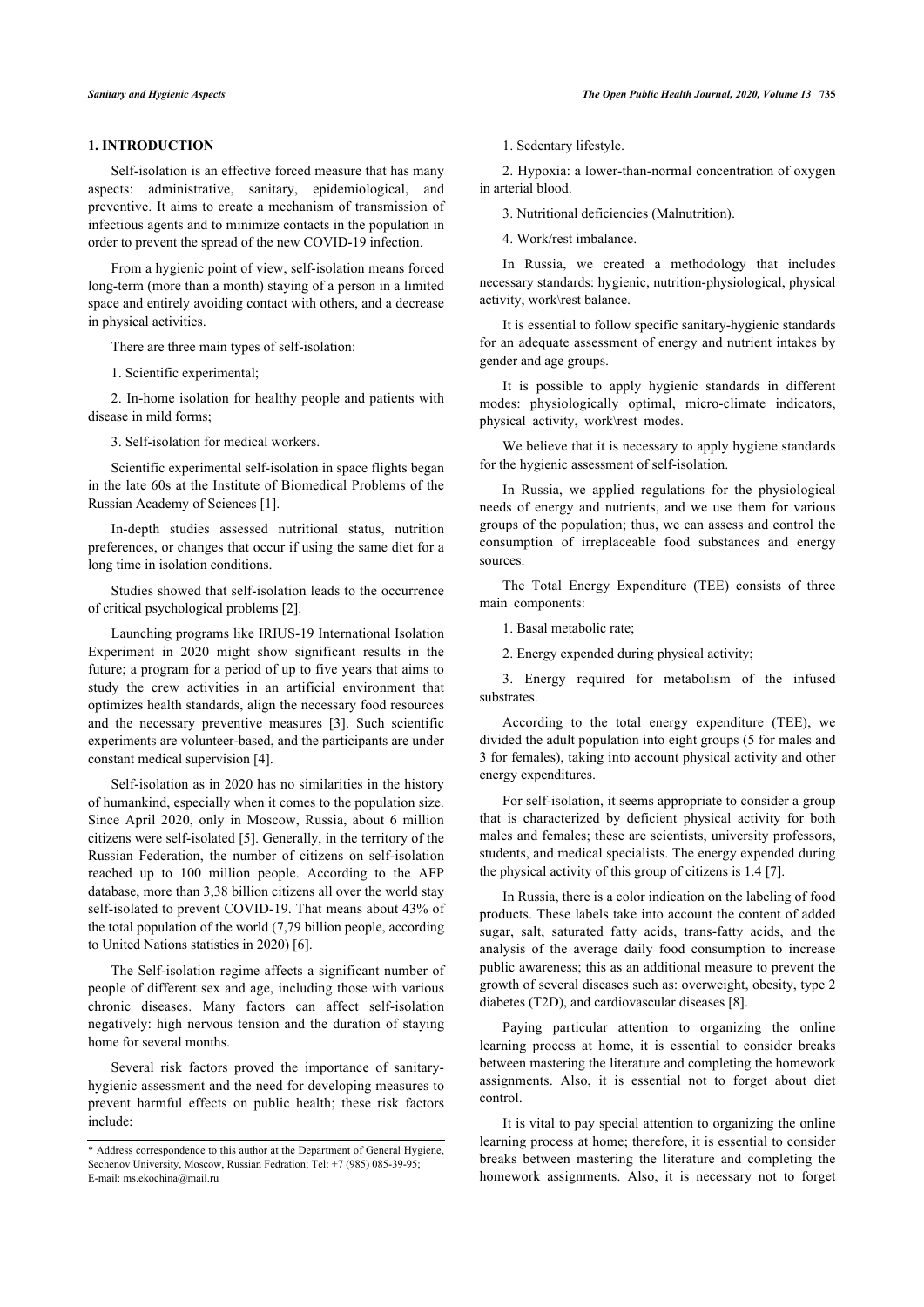about diet control; For students, there are recommendations for taking into account the seasonality, the need for essential nutrients and calculating the daily calorie needs according to two age groups (8-11 and 12-18 years).

We propose a sample diet plan that should be reviewed and changed regularly and should take into account the energy content of meals (20% for breakfast; 30-35% for lunch; 15% for afternoon tea; 25% for dinner; and 5-10% for the second dinner).

Thus, the daily diet (2-6 meals) must contain meat, milk, butter, vegetable oil, rye bread, and wheat. Once every 2-3 days, we recommend adding fish, eggs, cheese, cottage cheese, dairy products [9].

For evaluating self-isolation, we proposed the following sanitary-hygienic criteria:

1. Self-isolation location (apartment, cottage, country house, or hotel); that determines the ability to get fresh air, and limit hypoxia.

2. Size of self-isolation area per person; that determines the physical activity.

3. Physical activities including sports simulators, gymnastics, time spent on getting fresh air (walking with animals, visiting shops, pharmacies, frequency of airing the rooms, outdoor activities).

4. Work schedules, including online work activities.

5. Rest Schedules.

6. Psycho-emotional stress, and the negative effect of enclosed spaces.

Based on these sanitary-hygienic criteria, we developed a hygienic self-isolation index point score (HSIPS) to evaluate self-isolation. This index gives the ability to access selfisolation from a hygienic point of view; it allows us to determine compliance with self-isolation, and the established hygienic and physiological standards.

$$
HSIPS = \frac{D + S + T}{K}
$$

(Equation 1. HSIPS)

*D stands for the motor activity of a person; S stands for the space of isolation area (cubic meter air) per isolated person; T stands for outdoor activities time (hours); K stands for* calorie or energy intake.

#### ● *Motor activity of a person (D)*

The actual physical activity (the number of calories spent on each physical exercise)/ exercise time. Recommendations of the World Health Organization [[10\]](#page-4-0).

● *Space of isolation (cubic meter air) per isolated person (S)*

The actual area (cubic capacity) of self-isolation area:

In a 20 m<sup>2</sup> total area per person: K= 3 m<sup>3</sup>/hour [[11\]](#page-4-1).

If the total area is not less than 20  $m^2$  per person: K=not

less than  $30 \text{ m}^3$ /hour.

● *Outdoor activities time (T)*

Time for getting fresh air (hours).

 $\bullet$  Calorie or energy intake  $(K)$ 

The caloric value of food (indicated on the label); physiological energy requirements for adults from 2100 to 4200 kcal [[12\]](#page-4-2) /day for males and from 1800 to 3050 kcal/day for females [[13\]](#page-4-3).

Based on the hygienic index, it is evident that a person who shows physical activity in fresh air or a well-ventilated room and eats healthy (according to his energy expenditure) is reducing several risks such as physical inactivity, hypoxia, and obesity.

We believe that it is possible to use this pointing system (index) to assess self-isolation; an optimal self-isolation index equals 3 points, a favorable equals more than 3 points, and an unfavorable less than 3 points.

The sanitary-hygienic assessment of self-isolation will allow us to prevent many diseases like cardiovascular and musculoskeletal diseases and reduce the risk of different noninfectious diseases and the level of neuro-depressive conditions in the population.

#### **2. DISCUSSION**

Pandemics are representing a real risk, and the practical and scientific experience showed that the best ways to manage them are self-isolation and social distance; this gives the ability to reduce the risk of infection and the spread of the infectious agent in the population [[14\]](#page-4-4).

Epidemics affect not only physical health but also the mental health and wellbeing of the uninfected population.

Severe studies showed that the emerging infectious diseases and their consequences, such as Severe Acute Respiratory Syndrome (SARS), could increase the level of anxiety, depression, and stress among the population[[15](#page-4-5)]. Thesenegative emotions can affect sleep patterns [[16\]](#page-4-6).

The Chinese government during the COVID-19 epidemic isolated people from different categories: citizens with diseases in mild forms, suspected infected citizens, and those citizens who were in close contact with patients.

Nevertheless, they isolated citizens who did not get infected and remained physically healthy, those who mainly suffered from negative psychological consequences [\[17](#page-4-7)].

Thus, maintaining mental and physical health in the population is a crucial factor in decreasing the risks during the spread of COVID-19.

#### **3. RECOMMENDATIONS**

#### **3.1. Nutrition**

1. During self-isolation, it is essential to control nutrition.

2. Make a diet plan that allows having meals on time and avoid overeating.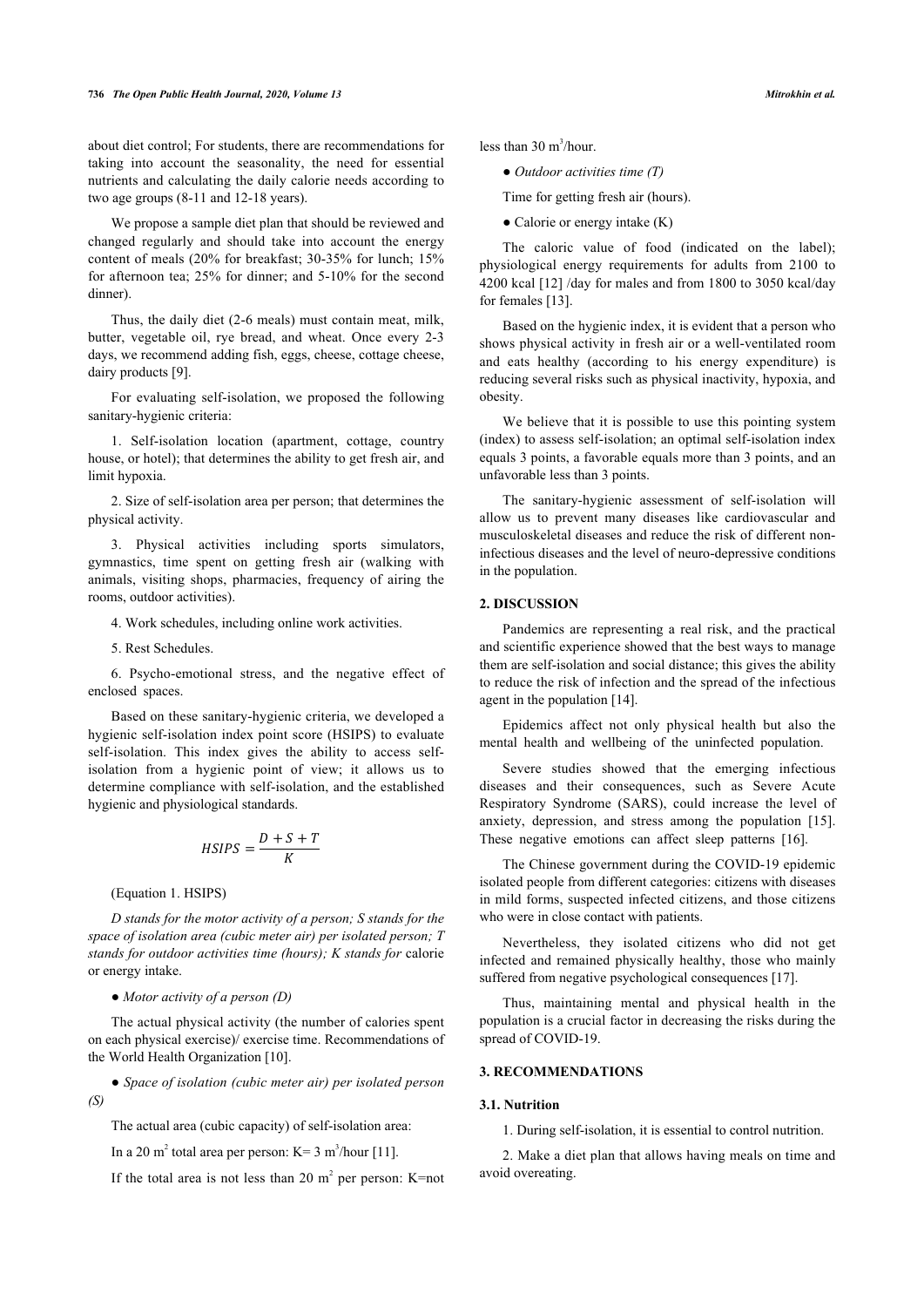3. Include grain products in the plan (contain more complex carbohydrates and cellulose, which have a beneficial effect on saturation and prevent overeating).

4. Begin the plan by consuming short shelf-life products and end it with frozen food.

5. Follow food safety information, track product expiration dates, continuously clean kitchen surfaces, and wash hands before and after cooking.

6. Give priority to fruit and vegetables, and do not add sugar to food and drinks.

7. Reduce salt

8. Drink 2 liters of water every day during self-isolation [[18\]](#page-4-8).

9. Include three main meals and 1-2 additional meals to the plan.

10. The diet plan must contain dietary supplements (vitamin and mineral complexes).

11. Exclude sugar, flour products, sugary sodas, fatty meats, cheese, chips, and fast food from the diet plan [[19\]](#page-4-9).

#### **3.2. Physical Activity**

During self-isolation, regular and adequate levels of physical activity play an essential role in maintaining health, wellbeing, and quality of life.

1. Create a workout plan (warm-up stretches and exercises).

2. Use online workout classes, and take into account the limitations.

3. Try to move around the apartment (walking during phone calls, march on the spot).

4. Every half-hour, position changing is required (sitting or lying).

5. Consider different physical activities to relax muscles [[20\]](#page-4-10).

#### **3.3. Work and Rest**

It is essential to create a comfortable environment for distance working and learning for adults and school children during the period of self-isolation.

1. The workplace should be near to the window to get the sunlight on the working table.

2. It is also necessary to install artificial lighting at the workplace (the lights should take the upper position).

3. The workplace should consider enough space for work and a personal computer (PC).

4. Choose working furniture with the priority of the best setting position.

5. Working areas should always be ventilated, subjected to daily wet cleaning, and away from the sources of extraneous noise [[21\]](#page-4-11).

#### **3.4. Mental Health**

During self-isolation, every person could experience fear, anxiety, and confusion.

The following rules aim to manage this emotional discomfort:

1. Support communication via the Internet with relatives and friends.

2. Reading and watching the news, without spending all the free time on them;

3. Refusing to consume tobacco and alcoholic beverages;

4. Finding official well-trusted information resources to evaluate and understand the situation, the risks, and the precautions;

5. Setting aside 8 hours a day to maintain proper nutrition and to remain physically active [[22,](#page-4-12) [23](#page-4-13)].

#### **CONCLUSION**

1. We proposed a sanitary-hygienic definition of selfisolation.

2. We identified the leading health risk factors of the selfisolated population in the Russian Federation.

3. Based on the regulations of the Russian Federation, we proposed sanitary-hygienic criteria for assessing self-isolation.

4. We developed a hygienic self-isolation index point score (HSIPS) that allows us to assess self-isolation and gives us the ability to determine the optimal, favorable, and unfavorable self-isolation conditions.

5. The sanitary-hygienic assessment of self-isolation aims to prevent cardiovascular, diet-dependent, and musculoskeletal diseases.

6. We proposed measures to prevent noncommunicable diseases (NCD) among the self-isolated population.

#### **CONSENT FOR PUBLICATION**

Not applicable.

### **FUNDING**

None.

#### **CONFLICT OF INTEREST**

The authors declare no conflict of interest, financial or otherwise.

#### **ACKNOWLEDGEMENTS**

Declared none.

#### **REFERENCES**

- [1] Harb. The SIRIUS-19 project is a four-month simulation of an expedition to the moon in a ground-based complex in Moscow. 2019.<https://habr.com/ru/post/444486/>
- [2] Tutelyan VA, Baturin AK, MD, Gapparov MG. Balanced diet In: Rospotrebnadzor methodical recommendations. Moscow, Russia 2008.
- [3] Chief state sanitary physician of the Russian Federation. Sanitary and epidemiological requirements for living conditions in residential buildings and premises In: Sanitary and epidemiological rules and